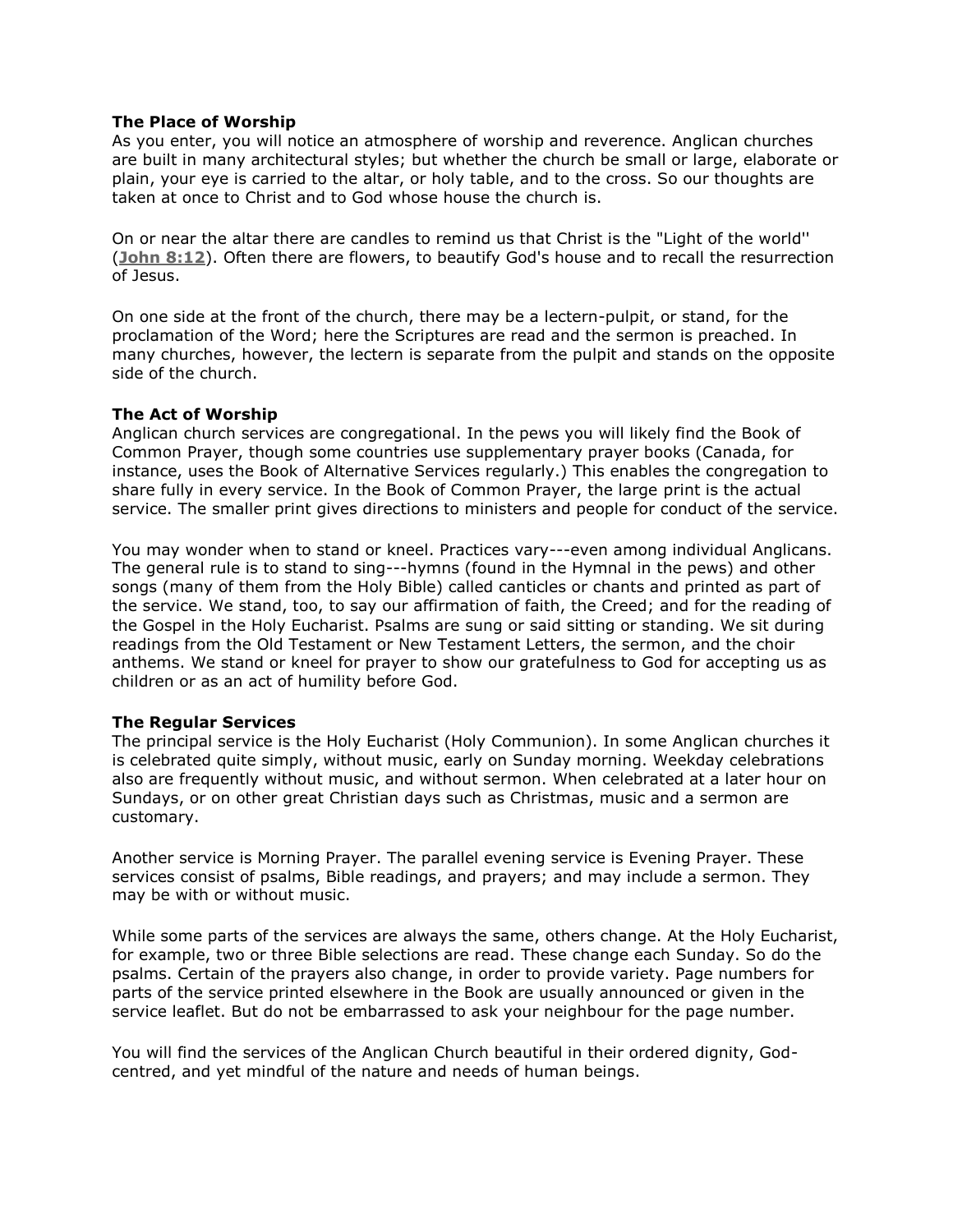# **Before and After**

It is the custom upon entering church to kneel in one's pew for a prayer of personal preparation for worship. In many churches it is also the custom to bow to the altar on entering and leaving the church as an act of reverence for Christ.

Most Anglicans do not talk in church before a service but use this time for personal meditation and devotions. At the end of the service some persons kneel for a private prayer before leaving. Others sometimes sit to listen to the organ postlude.

### **Coming and Going**

If there are ushers they will greet you, and may escort you to a pew. If you desire, they will answer your questions about the service. Pews are usually unreserved in Anglican churches. Following the service the pastor greets the people as they leave.

### **What Clergy Wear**

To add to the beauty and festivity of the services, and to signify their special ministries, the clergy and other ministers customarily wear [vestments.](http://www.kencollins.com/glossary/vestments.htm) Choir vestments here are green with a white overlay. The clergy may wear an undergown called a [cassock](http://www.kencollins.com/glossary/vestment-02.htm) (usually black) and a white, gathered overgown called a [surplice.](http://www.kencollins.com/glossary/vestment-02.htm)

Another familiar vestment is the alb, a white tunic with sleeves that covers the body from neck to ankles. Over it (or over the surplice) ordained ministers wear a stole, a narrow band of coloured fabric. Deacons wear the stole over one shoulder, priests and bishops over both shoulders.

At the Holy Eucharist a bishop or priest frequently wears a chasuble (a circular garment that envelopes the body) over the alb and stole. The deacon's corresponding vestment has sleeves and is called a dalmatic. Bishops sometimes wear a special headcovering called a mitre.

Stoles, chasubles, and dalmatics, as well as altar coverings, are usually made of rich fabrics. Their colour changes with the seasons and holy days of the Church Year. The most frequently used colours are white, red, violet, and green.

### **The Church Year**

The Anglican Church observes the traditional [Christian calendar.](http://www.christianitysite.com/calendar.htm) The season of Advent, during which we prepare for Christmas, begins on the Sunday closest to November 30. Christmas itself lasts twelve days, after which we celebrate the feast of the Epiphany (January 6).

Lent, the forty days of preparation for Easter, begins on Ash Wednesday. Easter season lasts fifty days, concluding on the feast of Pentecost.

During these times the Bible readings are chosen for their appropriateness to the season. During the rest of the year--the season after Epiphany and the long season after Pentecost (except for a few special Sundays)--the New Testament is read sequentially from Sunday to Sunday. The Old Testament lesson corresponds in theme with one of the New Testament readings.

### **You Will Not be Embarrassed**

When you visit an Anglican church, you will be our respected and welcome guest. You will